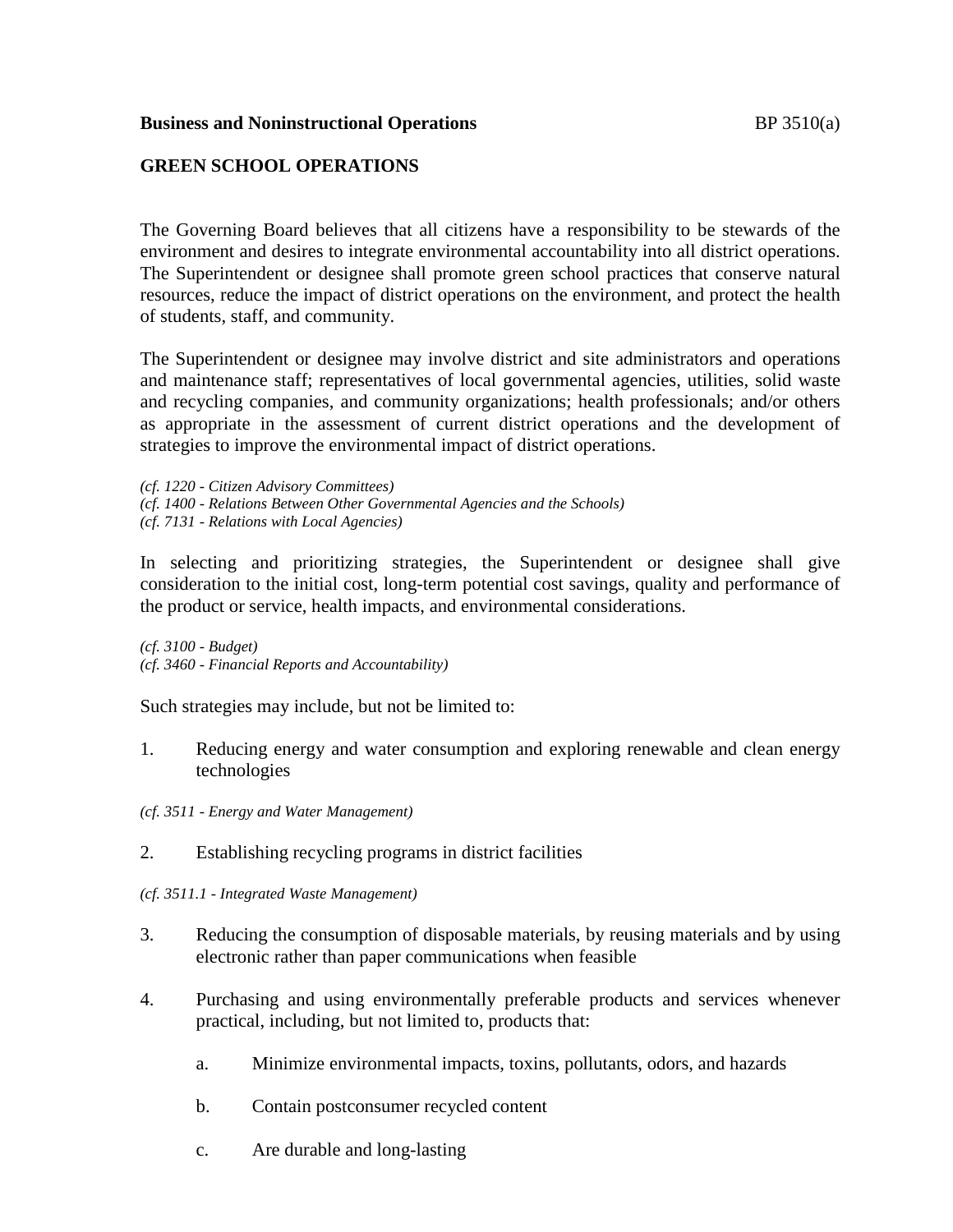# **GREEN SCHOOL OPERATIONS** (continued)

d. Conserve energy and water

### e. Produce a low amount of waste

- *(cf. 3514 - Environmental Safety)*
- *(cf. 3514.1 - Hazardous Substances)*
- *(cf. 3514.2 - Integrated Pest Management)*
- *(cf. 5141.23 - Asthma Management)*
- *(cf. 6161.3 - Toxic Art Supplies)*
- 5. Using least toxic, independently certified green cleaning products when feasible, as well as high-efficiency cleaning equipment that reduces the need to use chemicals
- 6. Providing professional development to maintenance staff in the proper use, storage, and disposal of cleaning supplies
- *(cf. 4231 - Staff Development)*
- 7. Focusing on green building standards, sustainability, and student health in facilities construction and modernization projects, including decisions about site selection, building design, and landscaping and grounds
- *(cf. 7110 - Facilities Master Plan)*
- *(cf. 7111 - Evaluating Existing Buildings)*
- *(cf. 7150 - Site Selection and Development)*
- 8. Reducing vehicle traffic by encouraging students to walk or bicycle to school or use district or public transportation
- *(cf. 3541 - Transportation Routes and Services) (cf. 5142.2 - Safe Routes to School Program)*
- 9. Providing fresh, unprocessed, organic food in the district's food services program
- *(cf. 3550 - Food Service/Child Nutrition Program)*
- 10. Providing instruction to students on the importance of the environment and involving students in the implementation and evaluation of green school activities and projects as appropriate
- *(cf. 6142.5 - Environmental Education)*

*Legal Reference: (see next page)*